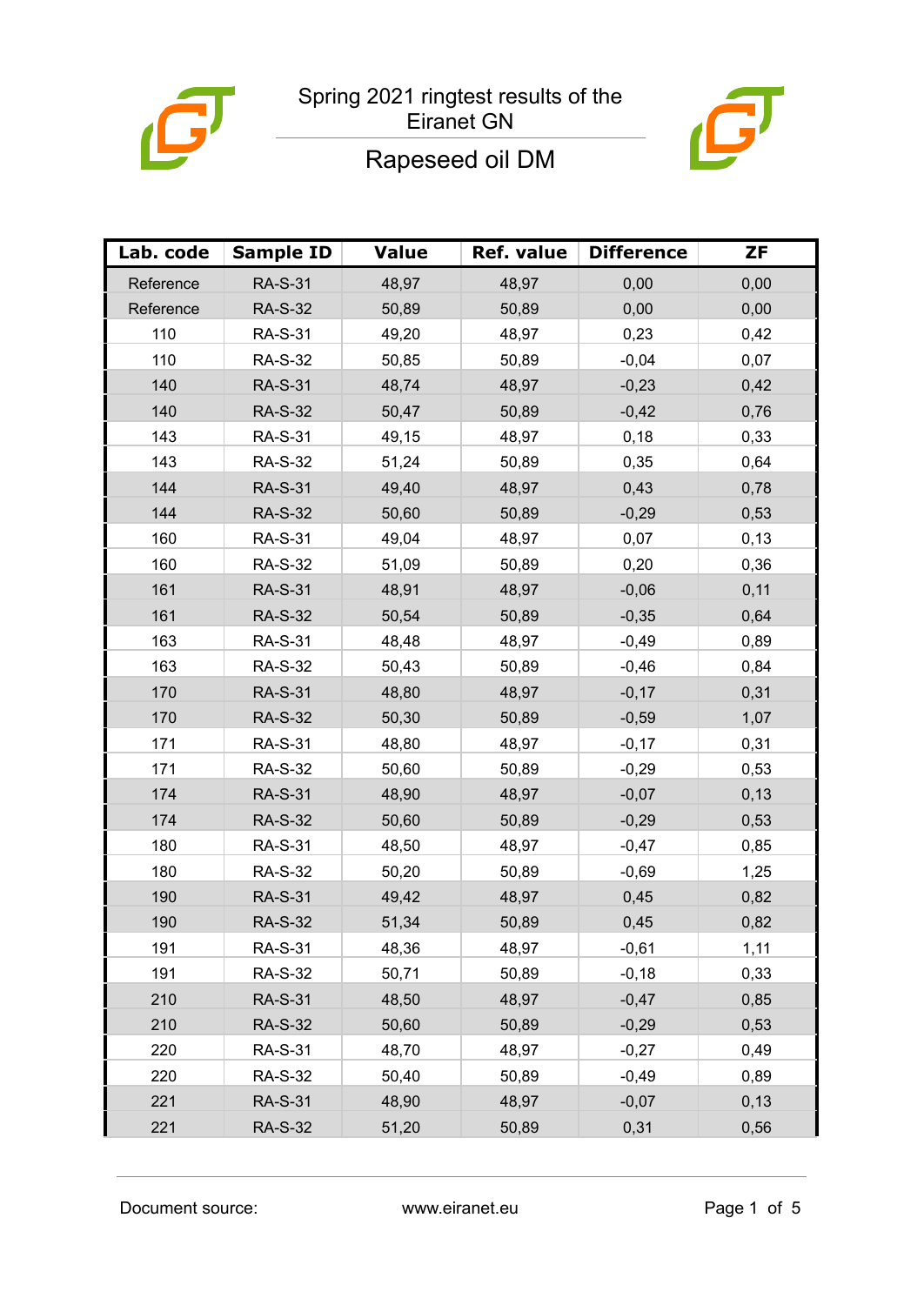

#### Spring 2021 ringtest results of the Eiranet GN



# Rapeseed oil DM

| 222 | <b>RA-S-31</b> | 48,70 | 48,97 | $-0,27$ | 0,49  |
|-----|----------------|-------|-------|---------|-------|
| 222 | <b>RA-S-32</b> | 50,50 | 50,89 | $-0,39$ | 0,71  |
| 230 | <b>RA-S-31</b> | 49,10 | 48,97 | 0,13    | 0,24  |
| 230 | <b>RA-S-32</b> | 50,80 | 50,89 | $-0,09$ | 0, 16 |
| 240 | <b>RA-S-31</b> | 48,63 | 48,97 | $-0,34$ | 0,62  |
| 240 | <b>RA-S-32</b> | 50,82 | 50,89 | $-0,07$ | 0,13  |
| 251 | <b>RA-S-31</b> | 47,76 | 48,97 | $-1,21$ | 2,20  |
| 251 | <b>RA-S-32</b> | 50,00 | 50,89 | $-0,89$ | 1,62  |
| 253 | <b>RA-S-31</b> | 47,45 | 48,97 | $-1,52$ | 2,76  |
| 253 | <b>RA-S-32</b> | 49,47 | 50,89 | $-1,42$ | 2,58  |
| 254 | <b>RA-S-31</b> | 49,56 | 48,97 | 0,59    | 1,07  |
| 254 | <b>RA-S-32</b> | 51,87 | 50,89 | 0,98    | 1,78  |
| 255 | <b>RA-S-31</b> | 48,80 | 48,97 | $-0,17$ | 0,31  |
| 255 | <b>RA-S-32</b> | 50,60 | 50,89 | $-0,29$ | 0,53  |
| 256 | <b>RA-S-31</b> | 49,01 | 48,97 | 0,04    | 0,07  |
| 256 | <b>RA-S-32</b> | 51,43 | 50,89 | 0,54    | 0,98  |
| 257 | <b>RA-S-31</b> | 48,14 | 48,97 | $-0,83$ | 1,51  |
| 257 | <b>RA-S-32</b> | 50,48 | 50,89 | $-0,41$ | 0,75  |
|     |                |       |       |         |       |
| 258 | <b>RA-S-31</b> | 47,23 | 48,97 | $-1,74$ | 3,16  |
| 258 | <b>RA-S-32</b> | 49,36 | 50,89 | $-1,53$ | 2,78  |
| 261 | <b>RA-S-31</b> | 48,08 | 48,97 | $-0,89$ | 1,62  |
| 261 | <b>RA-S-32</b> | 50,54 | 50,89 | $-0,35$ | 0,64  |
| 270 | <b>RA-S-31</b> | 49,00 | 48,97 | 0,03    | 0,05  |
| 270 | <b>RA-S-32</b> | 50,90 | 50,89 | 0,01    | 0,02  |
| 271 | <b>RA-S-31</b> | 49,13 | 48,97 | 0,16    | 0,29  |
| 271 | <b>RA-S-32</b> | 50,87 | 50,89 | $-0,02$ | 0,04  |
| 272 | <b>RA-S-31</b> | 48,90 | 48,97 | $-0,07$ | 0,13  |
| 272 | <b>RA-S-32</b> | 50,60 | 50,89 | $-0,29$ | 0,53  |
| 273 | <b>RA-S-31</b> | 48,89 | 48,97 | $-0,08$ | 0, 15 |
| 273 | <b>RA-S-32</b> | 50,84 | 50,89 | $-0,05$ | 0,09  |
| 274 | <b>RA-S-31</b> | 48,90 | 48,97 | $-0,07$ | 0,13  |
| 274 | <b>RA-S-32</b> | 50,88 | 50,89 | $-0,01$ | 0,02  |
| 280 | <b>RA-S-31</b> | 49,00 | 48,97 | 0,03    | 0,05  |
| 280 | <b>RA-S-32</b> | 50,80 | 50,89 | $-0,09$ | 0, 16 |
| 282 | <b>RA-S-31</b> | 48,70 | 48,97 | $-0,27$ | 0,49  |
| 282 | <b>RA-S-32</b> | 50,30 | 50,89 | $-0,59$ | 1,07  |

Document source: www.eiranet.eu Page 2 of 5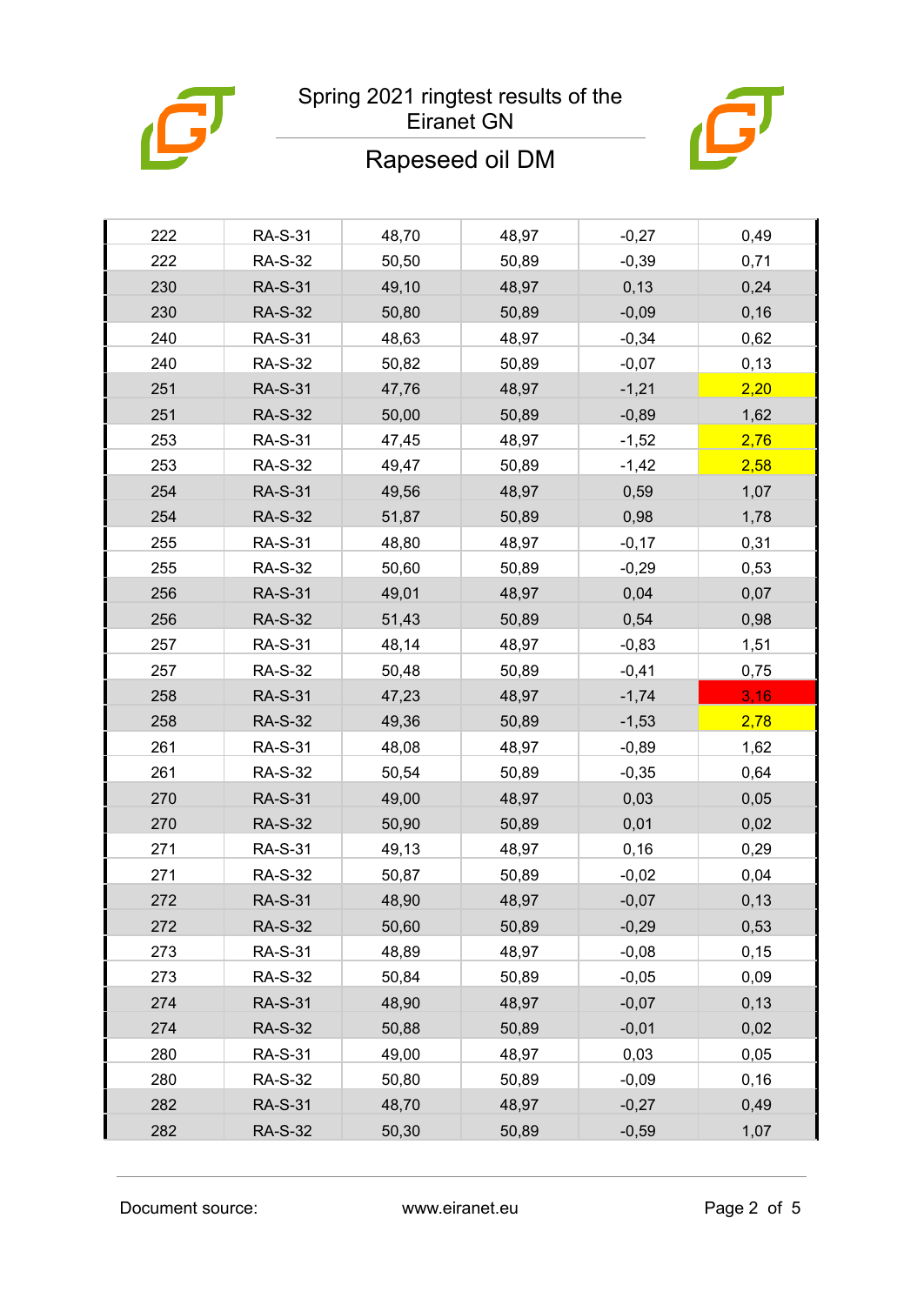

## Spring 2021 ringtest results of the Eiranet GN



# Rapeseed oil DM

| 283 | <b>RA-S-31</b> | 48,90 | 48,97 | $-0,07$ | 0, 13 |
|-----|----------------|-------|-------|---------|-------|
| 283 | <b>RA-S-32</b> | 50,50 | 50,89 | $-0,39$ | 0,71  |
| 284 | <b>RA-S-31</b> | 48,80 | 48,97 | $-0,17$ | 0,31  |
| 284 | <b>RA-S-32</b> | 50,60 | 50,89 | $-0,29$ | 0,53  |
| 290 | <b>RA-S-31</b> | 48,70 | 48,97 | $-0,27$ | 0,49  |
| 290 | <b>RA-S-32</b> | 50,65 | 50,89 | $-0,24$ | 0,44  |
| 291 | <b>RA-S-31</b> | 48,48 | 48,97 | $-0,49$ | 0,89  |
| 291 | <b>RA-S-32</b> | 50,65 | 50,89 | $-0,24$ | 0,44  |
| 293 | <b>RA-S-31</b> | 48,72 | 48,97 | $-0,25$ | 0,45  |
| 293 | <b>RA-S-32</b> | 50,64 | 50,89 | $-0,25$ | 0,45  |
| 300 | <b>RA-S-31</b> | 48,90 | 48,97 | $-0,07$ | 0, 13 |
| 300 | <b>RA-S-32</b> | 50,60 | 50,89 | $-0,29$ | 0,53  |
| 310 | <b>RA-S-31</b> | 48,60 | 48,97 | $-0,37$ | 0,67  |
| 310 | <b>RA-S-32</b> | 50,50 | 50,89 | $-0,39$ | 0,71  |
| 322 | <b>RA-S-31</b> | 47,50 | 48,97 | $-1,47$ | 2,67  |
| 322 | <b>RA-S-32</b> | 50,09 | 50,89 | $-0,80$ | 1,45  |
| 330 | <b>RA-S-31</b> | 48,40 | 48,97 | $-0,57$ | 1,04  |
| 330 | <b>RA-S-32</b> | 50,40 | 50,89 | $-0,49$ | 0,89  |
| 331 | <b>RA-S-31</b> | 48,60 | 48,97 | $-0,37$ | 0,67  |
| 331 | <b>RA-S-32</b> | 50,40 | 50,89 | $-0,49$ | 0,89  |
| 340 | <b>RA-S-31</b> | 48,65 | 48,97 | $-0,32$ | 0,58  |
| 340 | <b>RA-S-32</b> | 50,66 | 50,89 | $-0,23$ | 0,42  |
| 371 | <b>RA-S-31</b> | 48,10 | 48,97 | $-0,87$ | 1,58  |
| 371 | <b>RA-S-32</b> | 50,60 | 50,89 | $-0,29$ | 0,53  |
| 380 | <b>RA-S-31</b> | 48,02 | 48,97 | $-0,95$ | 1,73  |
| 380 | <b>RA-S-32</b> | 50,11 | 50,89 | $-0,78$ | 1,42  |
| 382 | <b>RA-S-31</b> | 49,34 | 48,97 | 0,37    | 0,67  |
| 382 | <b>RA-S-32</b> | 50,99 | 50,89 | 0, 10   | 0,18  |
| 390 | <b>RA-S-31</b> | 48,27 | 48,97 | $-0,70$ | 1,27  |
| 390 | <b>RA-S-32</b> | 50,36 | 50,89 | $-0,53$ | 0,96  |
| 400 | <b>RA-S-31</b> | 49,71 | 48,97 | 0,74    | 1,35  |
| 400 | <b>RA-S-32</b> | 51,47 | 50,89 | 0,58    | 1,05  |
| 405 | <b>RA-S-31</b> | 49,71 | 48,97 | 0,74    | 1,35  |
| 405 | <b>RA-S-32</b> | 51,67 | 50,89 | 0,78    | 1,42  |
| 410 | <b>RA-S-31</b> | 48,40 | 48,97 | $-0,57$ | 1,04  |
| 410 | <b>RA-S-32</b> | 49,31 | 50,89 | $-1,58$ | 2,87  |
|     |                |       |       |         |       |

Document source: www.eiranet.eu Page 3 of 5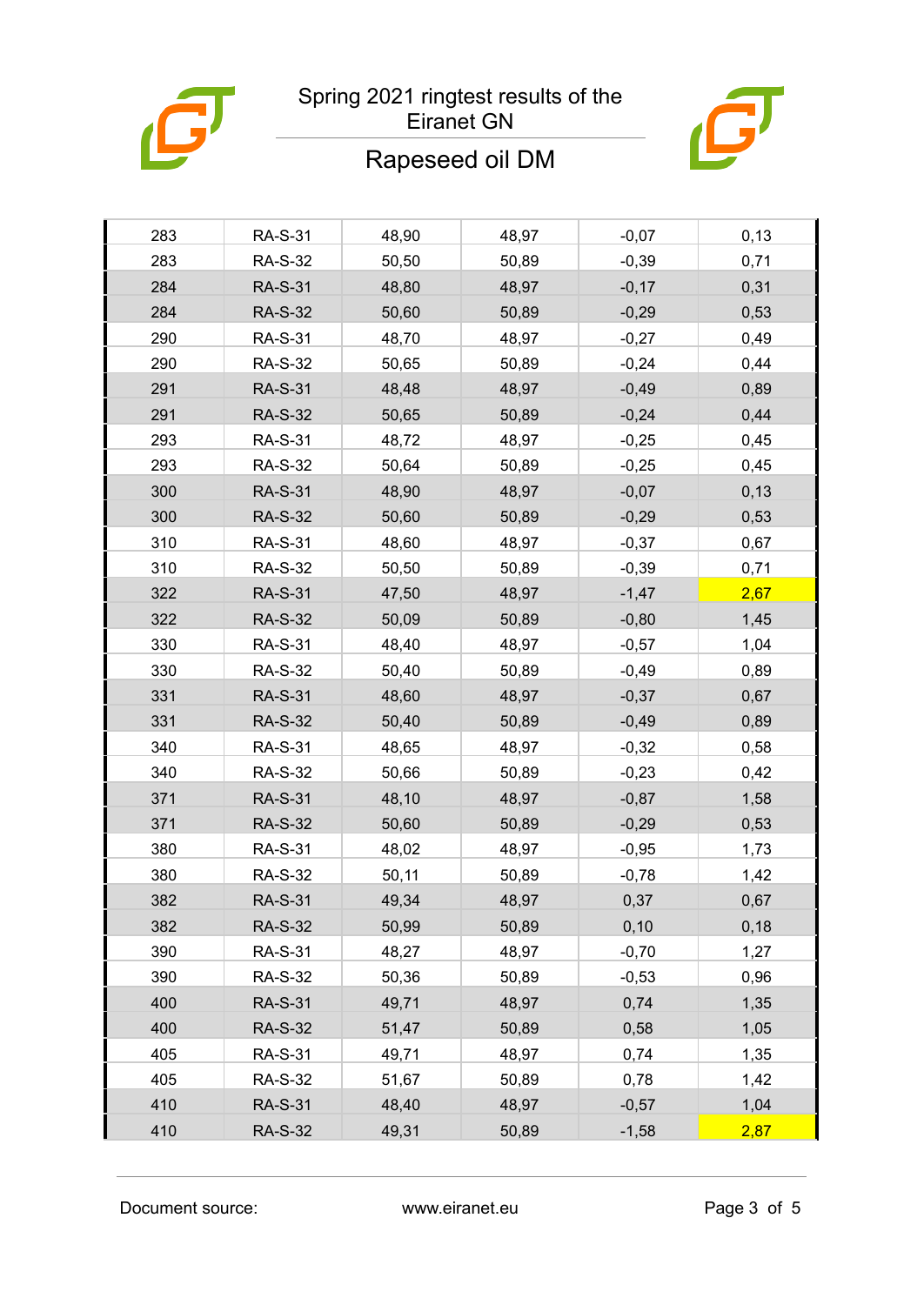

## Spring 2021 ringtest results of the Eiranet GN



## Rapeseed oil DM

| 411 | <b>RA-S-31</b> | 49,2  | 48,97 | 0,23    | 0,42  |
|-----|----------------|-------|-------|---------|-------|
| 411 | <b>RA-S-32</b> | 51,1  | 50,89 | 0,21    | 0,38  |
| 440 | <b>RA-S-31</b> | 49,00 | 48,97 | 0,03    | 0,05  |
| 440 | <b>RA-S-32</b> | 50,60 | 50,89 | $-0,29$ | 0,53  |
| 450 | <b>RA-S-31</b> | 49,12 | 48,97 | 0,15    | 0,27  |
| 450 | <b>RA-S-32</b> | 50,92 | 50,89 | 0,03    | 0,05  |
| 480 | <b>RA-S-31</b> | 48,91 | 48,97 | $-0,06$ | 0,11  |
| 480 | <b>RA-S-32</b> | 51,06 | 50,89 | 0,17    | 0,31  |
| 481 | <b>RA-S-31</b> | 49,20 | 48,97 | 0,23    | 0,42  |
| 481 | <b>RA-S-32</b> | 51,10 | 50,89 | 0,21    | 0,38  |
| 482 | <b>RA-S-31</b> | 49,20 | 48,97 | 0,23    | 0,42  |
| 482 | <b>RA-S-32</b> | 51,20 | 50,89 | 0,31    | 0,56  |
| 483 | <b>RA-S-31</b> | 48,8  | 48,97 | $-0,17$ | 0,31  |
| 483 | <b>RA-S-32</b> | 50,6  | 50,89 | $-0,29$ | 0,53  |
| 490 | <b>RA-S-31</b> | 49,10 | 48,97 | 0,13    | 0,24  |
| 490 | <b>RA-S-32</b> | 50,80 | 50,89 | $-0,09$ | 0, 16 |
| 491 | <b>RA-S-31</b> | 48,13 | 48,97 | $-0,84$ | 1,53  |
| 491 | <b>RA-S-32</b> | 50,11 | 50,89 | $-0,78$ | 1,42  |
| 494 | <b>RA-S-31</b> | 48,80 | 48,97 | $-0,17$ | 0,31  |
| 494 | <b>RA-S-32</b> | 50,80 | 50,89 | $-0,09$ | 0, 16 |
| 495 | <b>RA-S-31</b> | 49,1  | 48,97 | 0,13    | 0,24  |
| 495 | <b>RA-S-32</b> | 51,3  | 50,89 | 0,41    | 0,75  |
| 502 | <b>RA-S-31</b> | 49,68 | 48,97 | 0,71    | 1,29  |
| 502 | <b>RA-S-32</b> | 51,28 | 50,89 | 0,39    | 0,71  |
| 503 | <b>RA-S-31</b> | 48,9  | 48,97 | $-0,07$ | 0,13  |
| 503 | <b>RA-S-32</b> | 50,7  | 50,89 | $-0,19$ | 0,35  |
| 504 | <b>RA-S-31</b> | 49,00 | 48,97 | 0,03    | 0,05  |
| 504 | <b>RA-S-32</b> | 50,80 | 50,89 | $-0,09$ | 0,16  |
| 530 | <b>RA-S-31</b> | 48,13 | 48,97 | $-0,84$ | 1,53  |
| 530 | <b>RA-S-32</b> | 50,16 | 50,89 | $-0,73$ | 1,33  |
| 550 | <b>RA-S-31</b> | 46,91 | 48,97 | $-2,06$ | 3,75  |
| 550 | <b>RA-S-32</b> | 49,26 | 50,89 | $-1,63$ | 2,96  |
| 551 | <b>RA-S-31</b> | 48,46 | 48,97 | $-0,51$ | 0,93  |
| 551 | <b>RA-S-32</b> | 50,44 | 50,89 | $-0,45$ | 0,82  |
| 560 | <b>RA-S-31</b> | 48,40 | 48,97 | $-0,57$ | 1,04  |
| 560 | <b>RA-S-32</b> | 50,59 | 50,89 | $-0,30$ | 0,55  |

Document source: www.eiranet.eu Page 4 of 5